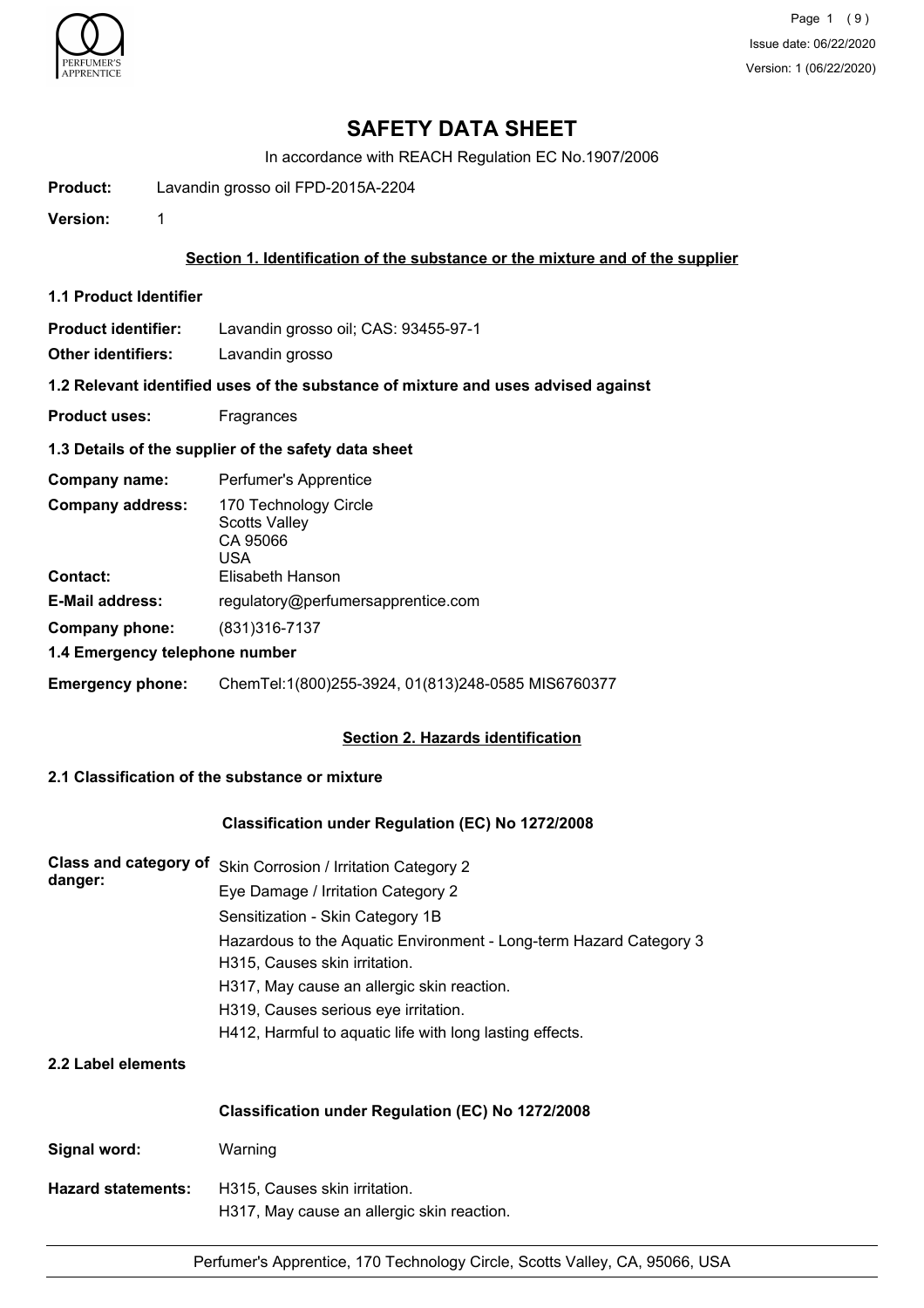

# **SAFETY DATA SHEET**

In accordance with REACH Regulation EC No.1907/2006

| <b>Product:</b>              | Lavandin grosso oil FPD-2015A-2204                                                                                                                                                                                              |
|------------------------------|---------------------------------------------------------------------------------------------------------------------------------------------------------------------------------------------------------------------------------|
| <b>Version:</b>              | 1                                                                                                                                                                                                                               |
|                              | H319, Causes serious eye irritation.                                                                                                                                                                                            |
|                              | H412, Harmful to aquatic life with long lasting effects.                                                                                                                                                                        |
| M factor:                    | None                                                                                                                                                                                                                            |
| Supplemental<br>Information: | None                                                                                                                                                                                                                            |
| <b>Precautionary</b>         | P261, Avoid breathing vapour or dust.                                                                                                                                                                                           |
| statements:                  | P264, Wash hands and other contacted skin thoroughly after handling.                                                                                                                                                            |
|                              | P272, Contaminated work clothing should not be allowed out of the workplace.                                                                                                                                                    |
|                              | P273, Avoid release to the environment.                                                                                                                                                                                         |
|                              | P280, Wear protective gloves/eye protection/face protection.                                                                                                                                                                    |
|                              | P302/352, IF ON SKIN: Wash with plenty of soap and water.                                                                                                                                                                       |
|                              | P305/351/338, IF IN EYES: Rinse cautiously with water for several minutes. Remove contact<br>lenses, if present and easy to do. Continue rinsing.<br>P333/313, If skin irritation or rash occurs: Get medical advice/attention. |
|                              | P337/313, If eye irritation persists: Get medical advice/attention.                                                                                                                                                             |
|                              | P362, Take off contaminated clothing and wash before reuse.                                                                                                                                                                     |
|                              | P501, Dispose of contents/container to approved disposal site, in accordance with local<br>regulations.                                                                                                                         |
| Pictograms:                  |                                                                                                                                                                                                                                 |
| <b>Other hazards:</b>        | None                                                                                                                                                                                                                            |

## **Section 3. Composition / information on ingredients**

#### **3.1 Substances**

**Product identifier:** Lavandin grosso oil; CAS: 93455-97-1

### **Contains:**

| <b>Name</b>                                      | <b>CAS</b> | EC        | <b>REACH Registration</b><br>No. | $\frac{0}{0}$ | <b>Classification for</b><br>(CLP) 1272/2008                                        |
|--------------------------------------------------|------------|-----------|----------------------------------|---------------|-------------------------------------------------------------------------------------|
| <b>Linalool</b>                                  | 178-70-6   | 201-134-4 |                                  | 34.00%        | Skin Irrit. 2-Eye Irrit. 2;<br>H315-H319.-                                          |
| Linalyl acetate                                  | 115-95-7   | 204-116-4 |                                  | 31.00%        | Skin Irrit. 2-Eye Irrit. 2;<br>H315-H319.-                                          |
| 1,7,7-Trimethylbicyclo<br>$[2.2.1]$ heptan-2-one | 76-22-2    | 200-945-0 |                                  | 7.50%         | Flam. Sol. 2-Acute Tox.<br>4-Acute Tox. 4-STOT<br>ISE 2:H228-H302-H332-I<br>IH371.- |
| Eucalyptol                                       | 470-82-6   | 207-431-5 |                                  | 6.50%         | Flam. Lig. 3-Skin Sens.<br>1B;H226-H317,-                                           |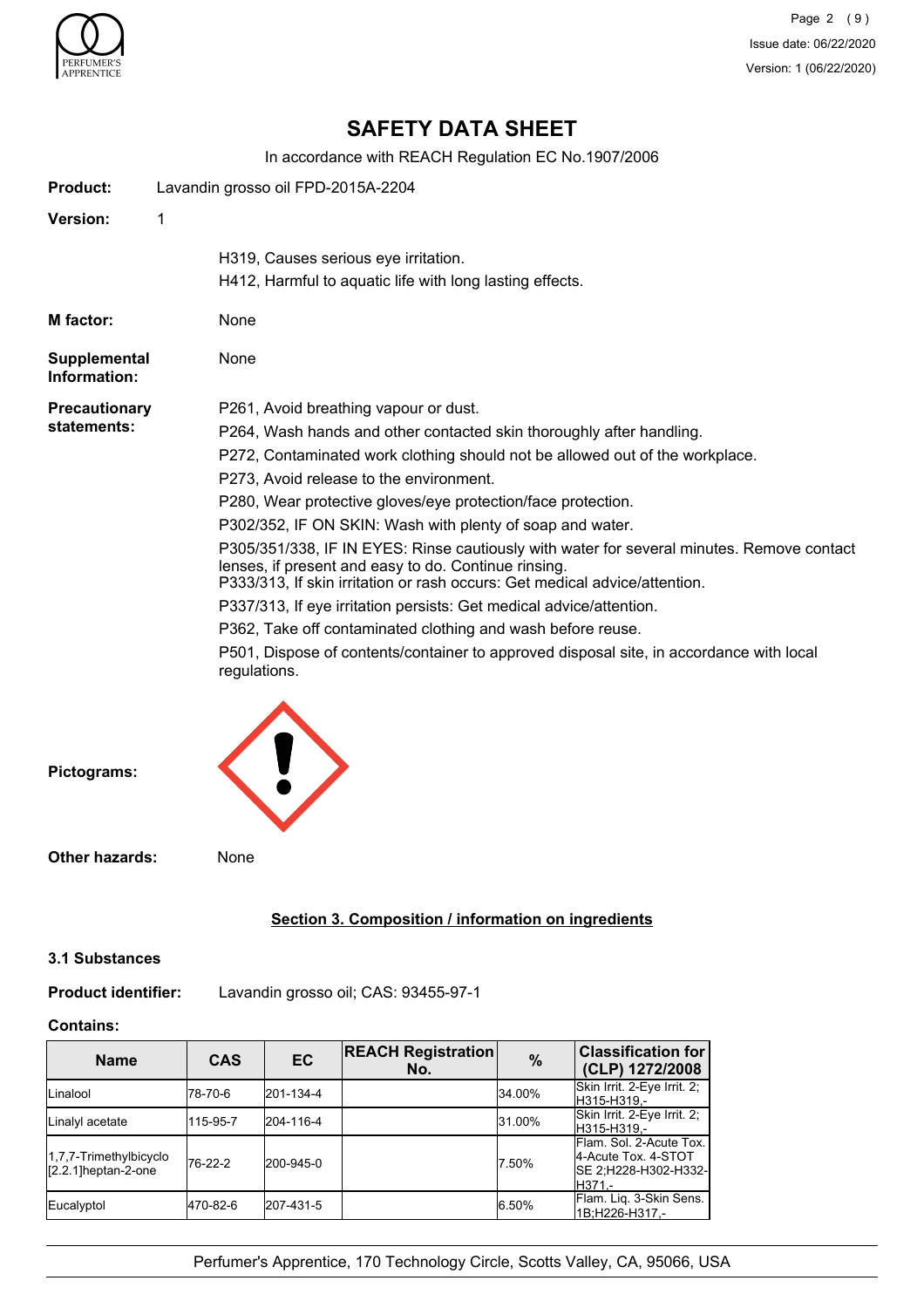

Page 3 (9) Issue date: 06/22/2020 Version: 1 (06/22/2020)

# **SAFETY DATA SHEET**

In accordance with REACH Regulation EC No.1907/2006

**Product:** Lavandin grosso oil FPD-2015A-2204

#### **Version:** 1

| 4-Carvomenthenol    | 562-74-3  | 209-235-5 | 3.50% | Acute Tox. 4-Skin Irrit.<br>2-Eye Irrit. 2;H302-<br>H315-H319.-                                                                    |
|---------------------|-----------|-----------|-------|------------------------------------------------------------------------------------------------------------------------------------|
| lalpha-Terpineol    | 98-55-5   | 202-680-6 | 1.10% | Skin Irrit. 2-Eye Irrit. 2;<br>H315-H319.-                                                                                         |
| <b>I</b> I-Limonene | 5989-54-8 | 227-815-6 | 0.60% | Flam. Liq. 3-Skin Irrit.<br>2-Skin Sens. 1B-Asp.<br>Tox 1-Aquatic Acute 1-<br>Aquatic Chronic 1;<br>H226-H304-H315-<br>H317-H410.- |
| alpha-Pinene        | 80-56-8   | 201-291-9 | 0.50% | Flam. Liq. 3-Skin Irrit.<br>2-Skin Sens. 1B-Asp.<br>Tox 1-Aquatic Acute 1-<br>Aquatic Chronic 1;<br>H226-H304-H315-<br>H317-H410.- |
| Ibeta-Pinene        | 127-91-3  | 204-872-5 | 0.40% | Flam. Liq. 3-Skin Irrit.<br>2-Skin Sens. 1B-Asp.<br>Tox 1-Aquatic Acute 1-<br>Aquatic Chronic 1;<br>H226-H304-H315-<br>H317-H410.- |
| Camphene            | 79-92-5   | 201-234-8 | 0.30% | Flam. Liq. 3-Flam. Sol.<br>2-Eye Irrit. 2-Aquatic<br>Acute 1-Aquatic<br>Chronic 1;H226-H228-<br>H319-H410.-                        |
| Terpinolene         | 586-62-9  | 209-578-0 | 0.30% | Skin Sens. 1B-Asp. Tox<br>1-Aquatic Acute 1-<br>Aquatic Chronic 1;<br>H304-H317-H410,-                                             |

#### **Section 4. First-aid measures**

#### **4.1 Description of first aid measures**

IF ON SKIN: Wash with plenty of soap and water.

IF IN EYES: Rinse cautiously with water for several minutes. Remove contact lenses, if present and easy to do. Continue rinsing.

#### **4.2 Most important symptoms and effects, both acute and delayed**

Causes skin irritation.

May cause an allergic skin reaction.

Causes serious eye irritation.

#### **4.3 Indication of any immediate medical attention and special treatment needed**

None expected, see Section 4.1 for further information.

#### **SECTION 5: Firefighting measures**

#### **5.1 Extinguishing media**

Suitable media: Carbon dioxide, Dry chemical, Foam.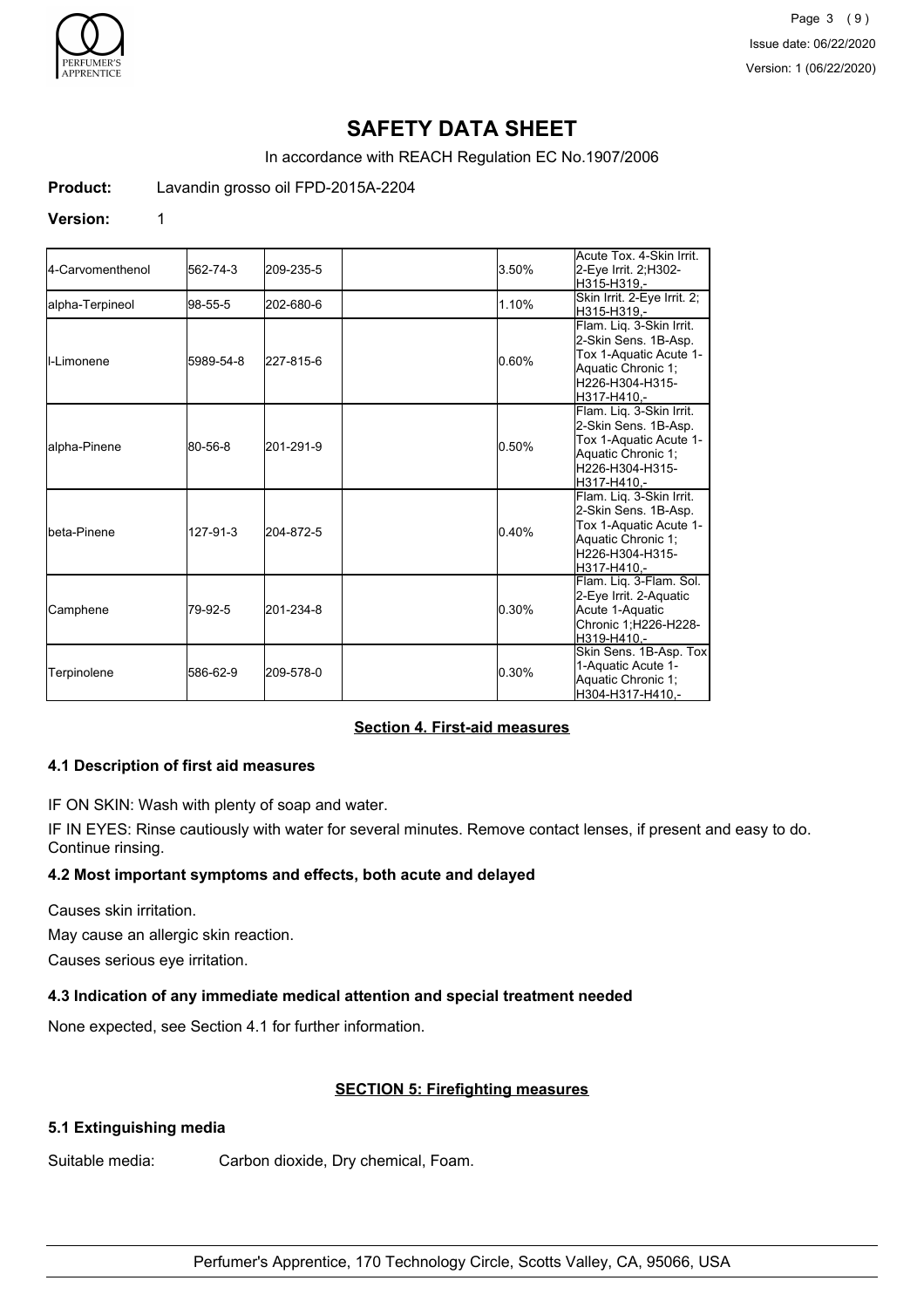

Page 4 (9) Issue date: 06/22/2020 Version: 1 (06/22/2020)

## **SAFETY DATA SHEET**

In accordance with REACH Regulation EC No.1907/2006

**Product:** Lavandin grosso oil FPD-2015A-2204

**Version:** 1

### **5.2 Special hazards arising from the substance or mixture**

In case of fire, may be liberated: Carbon monoxide, Unidentified organic compounds.

### **5.3 Advice for fire fighters:**

In case of insufficient ventilation, wear suitable respiratory equipment.

#### **Section 6. Accidental release measures**

#### **6.1 Personal precautions, protective equipment and emergency procedures:**

Avoid inhalation. Avoid contact with skin and eyes. See protective measures under Section 7 and 8.

#### **6.2 Environmental precautions:**

Keep away from drains, surface and ground water, and soil.

#### **6.3 Methods and material for containment and cleaning up:**

Remove ignition sources. Provide adequate ventilation. Avoid excessive inhalation of vapours. Contain spillage immediately by use of sand or inert powder. Dispose of according to local regulations.

#### **6.4 Reference to other sections:**

Also refer to sections 8 and 13.

### **Section 7. Handling and storage**

### **7.1 Precautions for safe handling:**

Keep away from heat, sparks, open flames and hot surfaces. - No smoking. Use personal protective equipment as required. Use in accordance with good manufacturing and industrial hygiene practices. Use in areas with adequate ventilation Do not eat, drink or smoke when using this product.

### **7.2 Conditions for safe storage, including any incompatibilities:**

Store in a well-ventilated place. Keep container tightly closed. Keep cool. Ground/bond container and receiving equipment. Use explosion-proof electrical, ventilating and lighting equipment. Use only non-sparking tools. Take precautionary measures against static discharge.

### **7.3 Specific end use(s):**

Fragrances: Use in accordance with good manufacturing and industrial hygiene practices.

### **Section 8. Exposure controls/personal protection**

### **8.1 Control parameters**

Workplace exposure limits: Not Applicable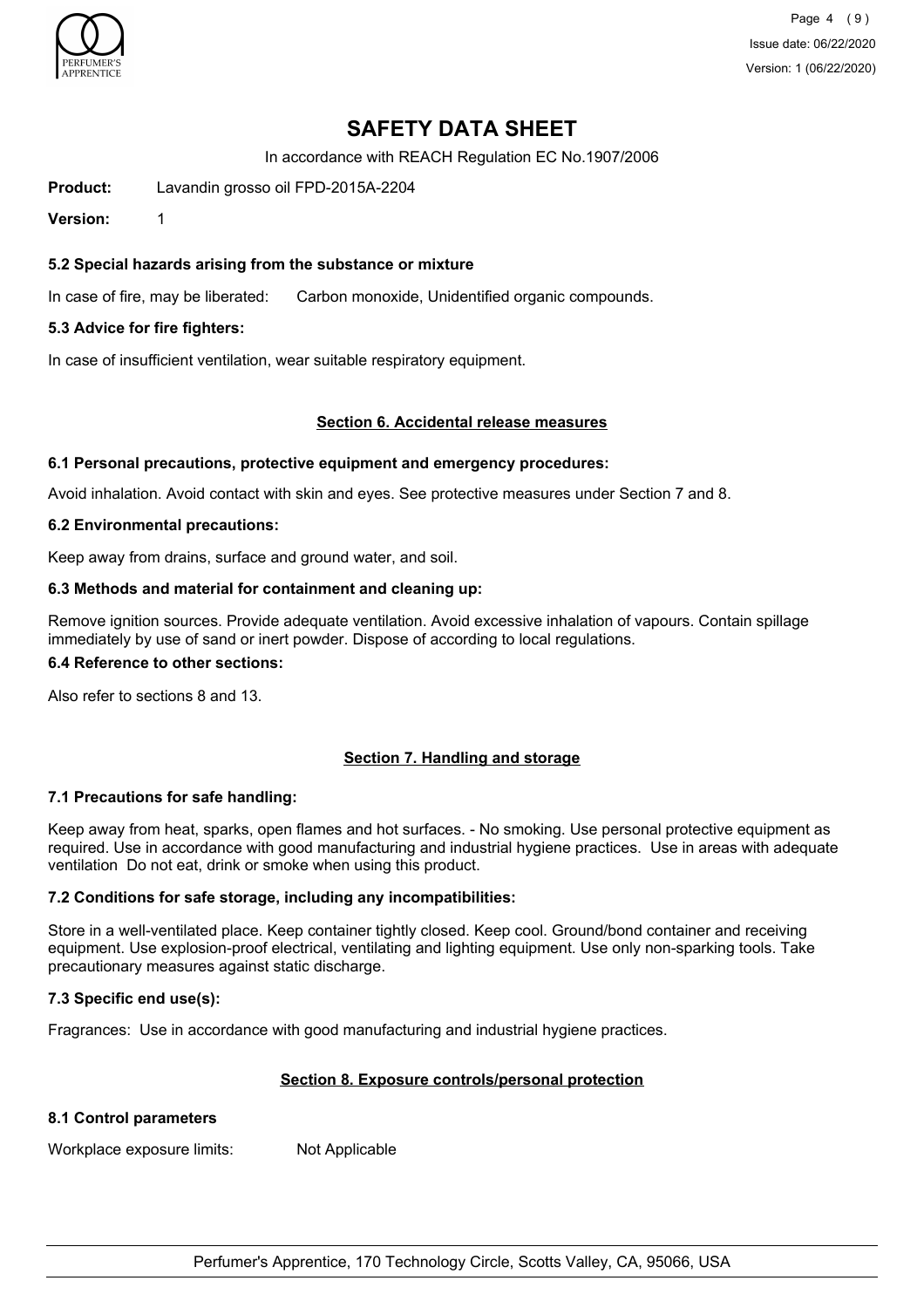

Page 5 (9) Issue date: 06/22/2020 Version: 1 (06/22/2020)

# **SAFETY DATA SHEET**

In accordance with REACH Regulation EC No.1907/2006

**Product:** Lavandin grosso oil FPD-2015A-2204

**Version:** 1

#### **8.2 Exposure Controls**

#### **Eye / Skin Protection**

Wear protective gloves/eye protection/face protection

#### **Respiratory Protection**

Under normal conditions of use and where adequate ventilation is available to prevent build up of excessive vapour, this material should not require special engineering controls. However, in conditions of high or prolonged use, or high temperature or other conditions which increase exposure, the following engineering controls can be used to minimise exposure to personnel: a) Increase ventilation of the area with local exhaust ventilation. b) Personnel can use an approved, appropriately fitted respirator with organic vapour cartridge or canisters and particulate filters. c) Use closed systems for transferring and processing this material.

Also refer to Sections 2 and 7.

#### **Section 9. Physical and chemical properties**

### **9.1 Information on basic physical and chemical properties**

| Appearance:                                   | Not determined                               |
|-----------------------------------------------|----------------------------------------------|
| Odour:                                        | Not determined                               |
| <b>Odour threshold:</b>                       | Not determined                               |
| pH:                                           | Not determined                               |
| Melting point / freezing point:               | Not determined                               |
| Initial boiling point / range:                | Not determined                               |
| <b>Flash point:</b>                           | 72 °C                                        |
| <b>Evaporation rate:</b>                      | Not determined                               |
| Flammability (solid, gas):                    | Not determined                               |
| Upper/lower flammability or explosive limits: | Product does not present an explosion hazard |
| Vapour pressure:                              | Not determined                               |
| Vapour density:                               | Not determined                               |
| <b>Relative density:</b>                      | Not determined                               |
| Solubility(ies):                              | Not determined                               |
| Partition coefficient: n-octanol/water:       | Not determined                               |
| Auto-ignition temperature:                    | Not determined                               |
| <b>Decomposition temperature:</b>             | Not determined                               |
| <b>Viscosity:</b>                             | Not determined                               |
| <b>Explosive properties:</b>                  | Not expected                                 |
| <b>Oxidising properties:</b>                  | Not expected                                 |
| 9.2 Other information:                        | None available                               |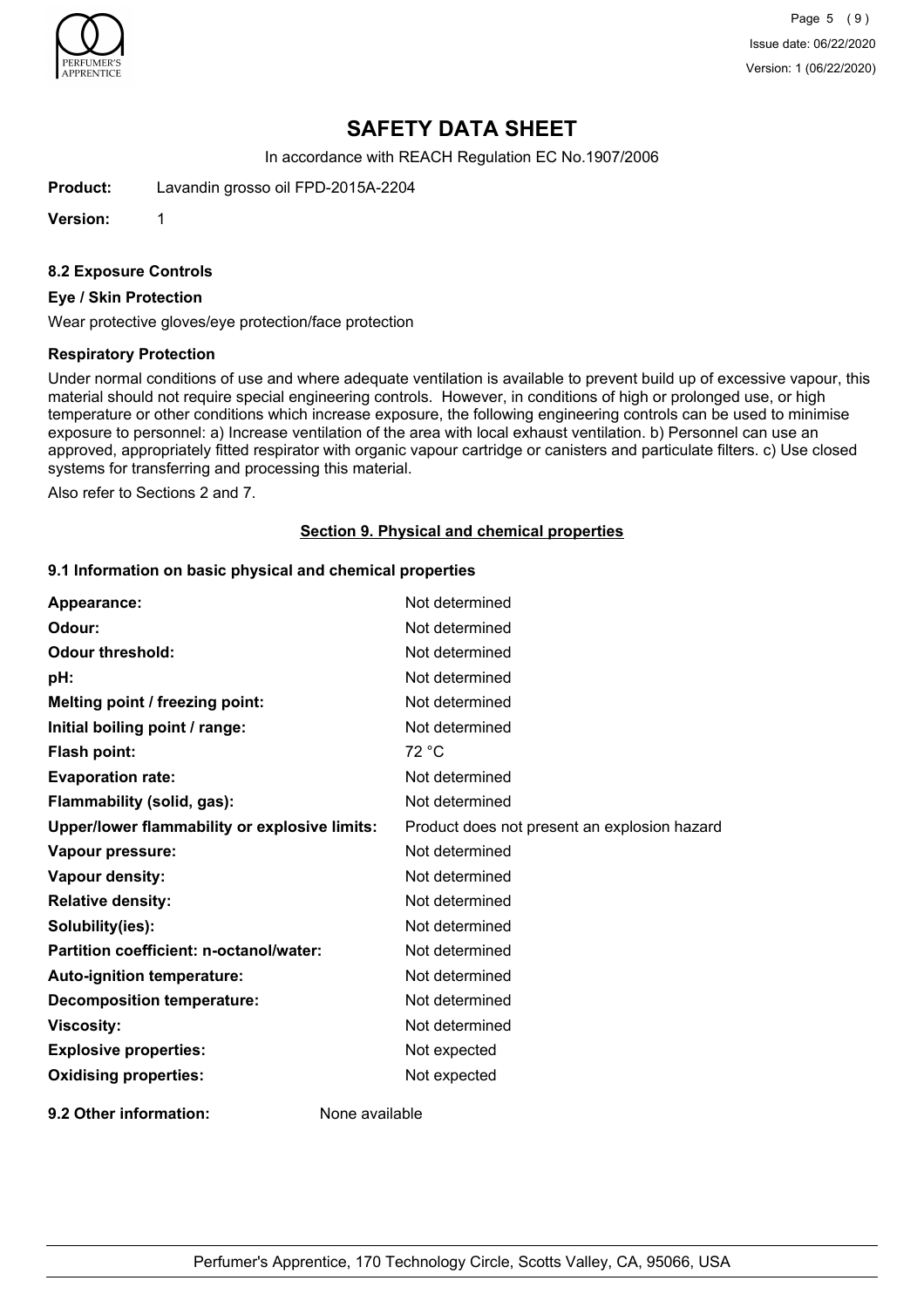

Page 6 (9) Issue date: 06/22/2020 Version: 1 (06/22/2020)

# **SAFETY DATA SHEET**

In accordance with REACH Regulation EC No.1907/2006

**Product:** Lavandin grosso oil FPD-2015A-2204

**Version:** 1

## **Section 10. Stability and reactivity**

#### **10.1 Reactivity:**

Presents no significant reactivity hazard, by itself or in contact with water.

### **10.2 Chemical stability:**

Good stability under normal storage conditions.

### **10.3 Possibility of hazardous reactions:**

Not expected under normal conditions of use.

**10.4 Conditions to avoid:** Avoid extreme heat.

**10.5 Incompatible materials:**

Avoid contact with strong acids, alkalis or oxidising agents.

## **10.6 Hazardous decomposition products:**

Not expected.

## **Section 11. Toxicological information**

### **11.1 Information on toxicological effects**

| <b>Acute Toxicity:</b>                    | Based on available data the classification criteria are not met. |
|-------------------------------------------|------------------------------------------------------------------|
| <b>Acute Toxicity Oral</b>                | 4395                                                             |
| <b>Acute Toxicity Dermal</b>              | >5000                                                            |
| <b>Acute Toxicity Inhalation</b>          | Not Available                                                    |
| <b>Skin corrosion/irritation:</b>         | Skin Corrosion / Irritation Category 2                           |
| Serious eye damage/irritation:            | Eye Damage / Irritation Category 2                               |
| <b>Respiratory or skin sensitisation:</b> | Sensitization - Skin Category 1B                                 |
| Germ cell mutagenicity:                   | Based on available data the classification criteria are not met. |
| <b>Carcinogenicity:</b>                   | Based on available data the classification criteria are not met. |
| <b>Reproductive toxicity:</b>             | Based on available data the classification criteria are not met. |
| <b>STOT-single exposure:</b>              | Based on available data the classification criteria are not met. |
| <b>STOT-repeated exposure:</b>            | Based on available data the classification criteria are not met. |
| <b>Aspiration hazard:</b>                 | Based on available data the classification criteria are not met. |

### **Information about hazardous ingredients in the mixture**

| Ingredient                                       | <b>CAS</b>       | EC                | LD50/ATE Oral | LD50/ATE<br><b>Dermal</b> | LC50/ATE<br><b>Inhalation</b> | <b>LC50</b><br>Route     |
|--------------------------------------------------|------------------|-------------------|---------------|---------------------------|-------------------------------|--------------------------|
| 1,7,7-Trimethylbicyclo<br>$[2.2.1]$ heptan-2-one | $ 76-22-2$       | $ 200 - 945 - 0 $ | 1500          | Not available             | 1.5                           | Dust/mist                |
| 14-Carvomenthenol                                | $ 562 - 74 - 3 $ | $ 209 - 235 - 5 $ | 1300          | 2500                      | Not available                 | <b>Not</b><br>lavailable |

Refer to Sections 2 and 3 for additional information.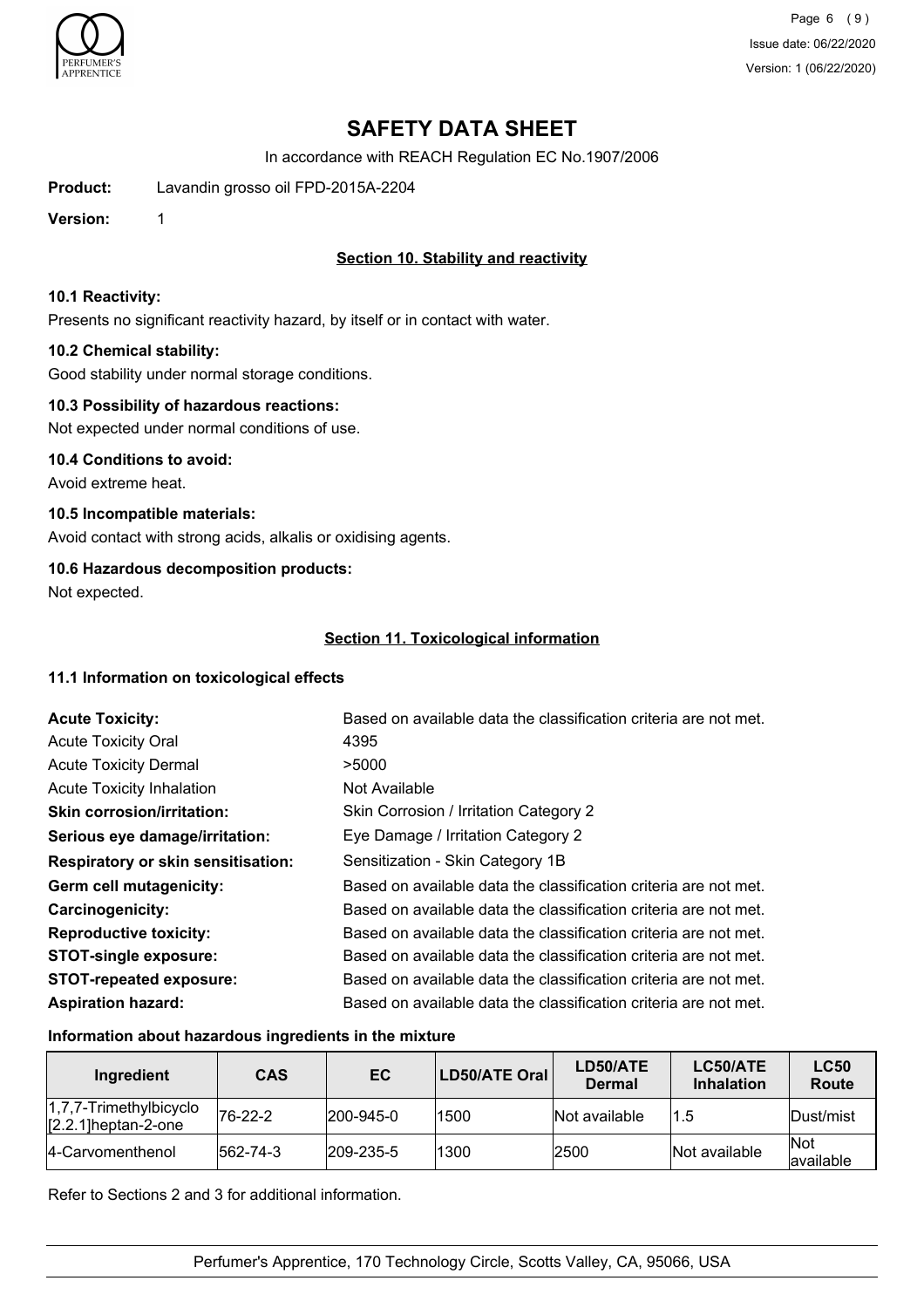

Page 7 (9) Issue date: 06/22/2020 Version: 1 (06/22/2020)

# **SAFETY DATA SHEET**

In accordance with REACH Regulation EC No.1907/2006

**Product:** Lavandin grosso oil FPD-2015A-2204

**Version:** 1

### **Section 12. Ecological information**

#### **12.1 Toxicity:**

Harmful to aquatic life with long lasting effects.

- **12.2 Persistence and degradability:** Not available
- **12.3 Bioaccumulative potential:** Not available
- **12.4 Mobility in soil:** Not available

### **12.5 Results of PBT and vPvB assessment:**

This substance does not meet the PBT/vPvB criteria of REACH, annex XIII.

**12.6 Other adverse effects:** Not available

### **Section 13. Disposal considerations**

#### **13.1 Waste treatment methods:**

Dispose of in accordance with local regulations. Avoid disposing into drainage systems and into the environment. Empty containers should be taken to an approved waste handling site for recycling or disposal.

#### **Section 14. Transport information**

| 14.1 UN number:                                                                | Not classified                              |
|--------------------------------------------------------------------------------|---------------------------------------------|
| 14.2 UN Proper Shipping Name:                                                  | ۰                                           |
| 14.3 Transport hazard class(es):                                               | Not classified                              |
| <b>Sub Risk:</b>                                                               | Not classified                              |
| 14.4. Packing Group:                                                           | Not classified                              |
| <b>14.5 Environmental hazards:</b>                                             | Not environmentally hazardous for transport |
| 14.6 Special precautions for user:                                             | None additional                             |
| 14.7 Transport in bulk according to Annoy II of MADDOI 72/78 and the IBC Code: |                                             |

**14.7 Transport in bulk according to Annex II of MARPOL73/78 and the IBC Code:**

Not classified

### **Section 15. Regulatory information**

## **15.1 Safety, health and environmental regulations/legislation specific for the substance or mixture**

RIFM ID Number: 5533-F2.12

### **15.2 Chemical Safety Assessment**

A Chemical Safety Assessment has not been carried out for this product.

### **Section 16. Other information**

| <b>Concentration % Limits:</b>  | EH C3=11.90% SCI 2=14.37% EDI 2=14.37% SS 1=15.38% |
|---------------------------------|----------------------------------------------------|
| <b>Total Fractional Values:</b> | EH C3=8.40 SCI 2=6.96 EDI 2=6.96 SS 1=6.50         |
| Key to revisions:               |                                                    |
| Not applicable                  |                                                    |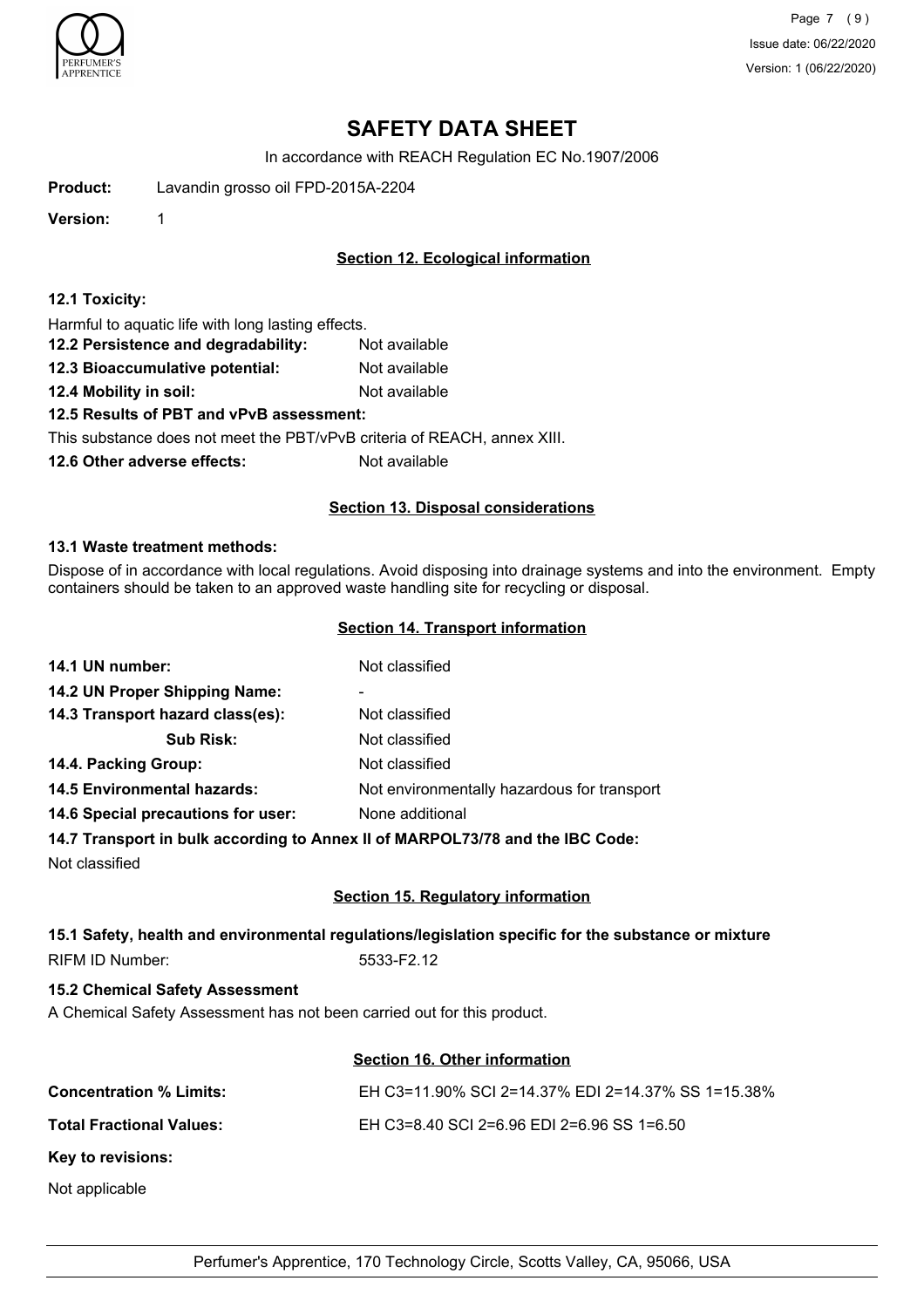

Page 8 (9) Issue date: 06/22/2020 Version: 1 (06/22/2020)

# **SAFETY DATA SHEET**

In accordance with REACH Regulation EC No.1907/2006

**Product:** Lavandin grosso oil FPD-2015A-2204

**Version:** 1

### **Key to abbreviations:**

| Abbreviation      | <b>Meaning</b>                                                                                                                      |
|-------------------|-------------------------------------------------------------------------------------------------------------------------------------|
| Acute Tox. 4      | Acute Toxicity - Oral Category 4                                                                                                    |
| Acute Tox. 4      | Acute Toxicity - Inhalation Category 4                                                                                              |
| Aquatic Acute 1   | Hazardous to the Aquatic Environment - Acute Hazard Category 1                                                                      |
| Aquatic Chronic 1 | Hazardous to the Aquatic Environment - Long-term Hazard Category 1                                                                  |
| Asp. Tox 1        | <b>Aspiration Hazard Category 1</b>                                                                                                 |
| Eye Irrit. 2      | Eye Damage / Irritation Category 2                                                                                                  |
| Flam. Liq. 3      | Flammable Liquid, Hazard Category 3                                                                                                 |
| Flam. Sol. 2      | Flammable Solid, Hazard Category 2                                                                                                  |
| H <sub>226</sub>  | Flammable liquid and vapour.                                                                                                        |
| H228              | Flammable solid.                                                                                                                    |
| H302              | Harmful if swallowed.                                                                                                               |
| H304              | May be fatal if swallowed and enters airways.                                                                                       |
| H315              | Causes skin irritation.                                                                                                             |
| H317              | May cause an allergic skin reaction.                                                                                                |
| H319              | Causes serious eye irritation.                                                                                                      |
| H332              | Harmful if inhaled.                                                                                                                 |
| H371              | May cause damage to organs (organs, exposure route).                                                                                |
| H410              | Very toxic to aquatic life with long lasting effects.                                                                               |
| P210              | Keep away from heat, sparks, open flames and hot surfaces. - No smoking.                                                            |
| P233              | Keep container tightly closed.                                                                                                      |
| P240              | Ground/bond container and receiving equipment.                                                                                      |
| P241              | Use explosion-proof electrical, ventilating and lighting equipment.                                                                 |
| P242              | Use only non-sparking tools.                                                                                                        |
| P243              | Take precautionary measures against static discharge.                                                                               |
| P <sub>260</sub>  | Do not breathe vapour or dust.                                                                                                      |
| P261              | Avoid breathing vapour or dust.                                                                                                     |
| P <sub>264</sub>  | Wash hands and other contacted skin thoroughly after handling.                                                                      |
| P270              | Do not eat, drink or smoke when using this product.                                                                                 |
| P271              | Use only outdoors or in a well-ventilated area                                                                                      |
| P272              | Contaminated work clothing should not be allowed out of the workplace.                                                              |
| P273              | Avoid release to the environment.                                                                                                   |
| P280              | Wear protective gloves/eye protection/face protection.                                                                              |
| P301/310          | IF SWALLOWED: Immediately call a POISON CENTER or doctor/physician.                                                                 |
| P301/312          | IF SWALLOWED: call a POISON CENTER or doctor/physician if you feel unwell.                                                          |
| P302/352          | IF ON SKIN: Wash with plenty of soap and water.                                                                                     |
| P303/361/353      | IF ON SKIN (or hair): Remove/take off immediately all contaminated clothing. Rinse skin with water/shower.                          |
| P304/340          | IF INHALED: Remove victim to fresh air and keep at rest in a position comfortable for breathing.                                    |
| P305/351/338      | IF IN EYES: Rinse cautiously with water for several minutes. Remove contact lenses, if present and easy to<br>do. Continue rinsing. |
| P309/311          | IF exposed or if you feel unwell: Call a POISON CENTRE or doctor/physician.                                                         |

Perfumer's Apprentice, 170 Technology Circle, Scotts Valley, CA, 95066, USA